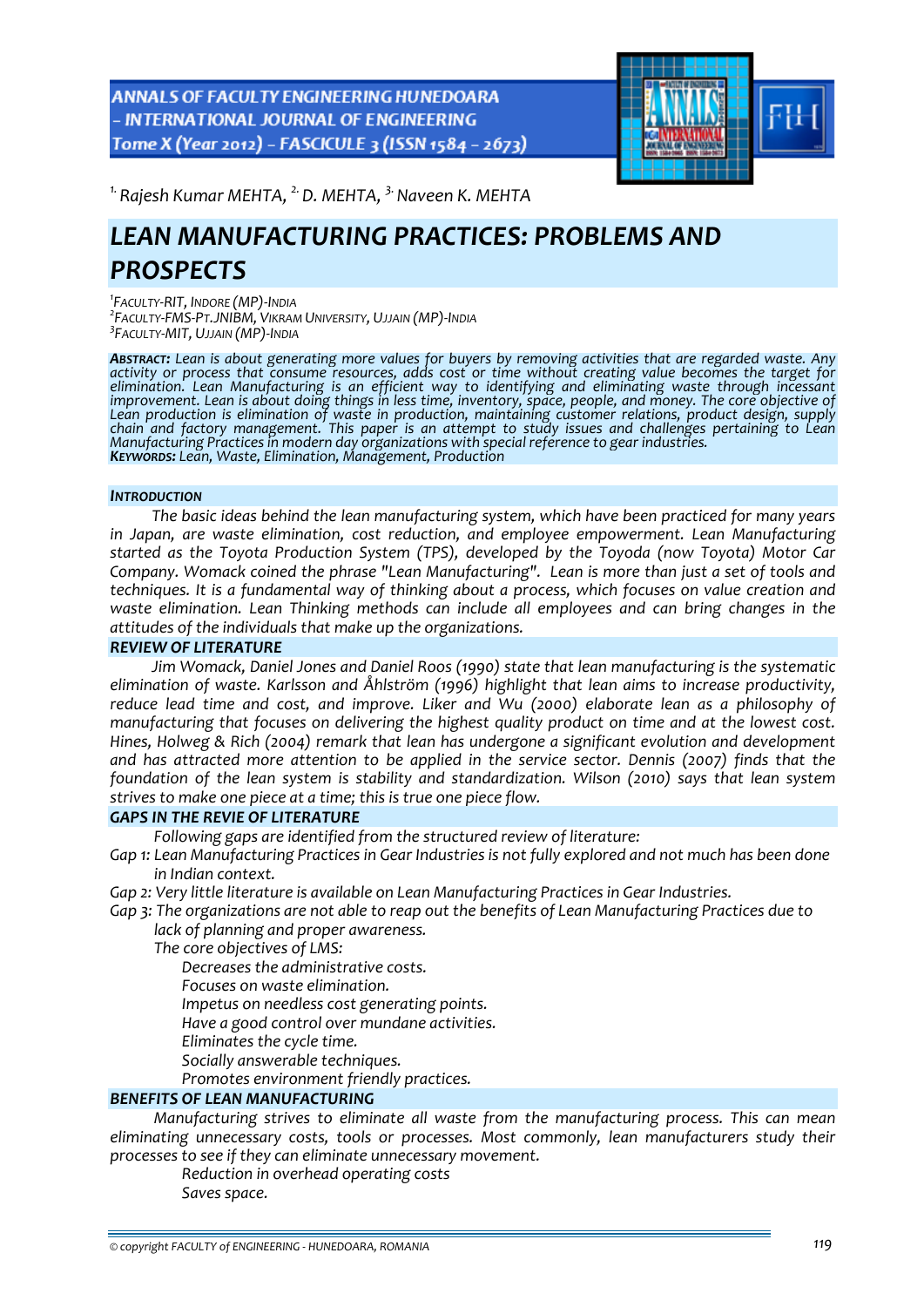*Quality control Sales per employee is higher Sales doubles Profits soars great heights of success Lead time cut by 50% to 90% Process queues cut by 70% Less frustration on‐the‐job Continuous improvement*

## *EIGHT TYPES OF WASTE TARGETED BY LEAN METHOD*

*It is interesting to note that the "wastes" typically targeted by environmental management* agencies, such as non-product geo-output and raw material wastes, are not explicitly included in the list *of manufacturing wastes that lean practitioners routinely target.* 

| Table No 1. Eight Types of Waste Targeted By Lean Methods |  |
|-----------------------------------------------------------|--|
|-----------------------------------------------------------|--|

| Defects                       | Production of off-specification products, components or services that result in<br>scrap, rework, replacement production, inspection, and/or defective materials |
|-------------------------------|------------------------------------------------------------------------------------------------------------------------------------------------------------------|
| Waiting                       | Delays associated with stock-outs, lot processing delays, equipment downtime,<br>capacity bottlenecks                                                            |
| <b>Unnecessary Processing</b> | Process steps that are not required to produce the product                                                                                                       |
| Overproduction                | Manufacturing items for which there are no orders                                                                                                                |
| Movement                      | Human motions that are unnecessary or straining, and work-in-process (WIP)<br>transporting long distances                                                        |
| Inventory                     | Excess raw material, WIP, or finished goods                                                                                                                      |
| Unused Employee Creativity    | Failure to tap employees for process improvement suggestions                                                                                                     |
| Complexity                    | More parts, process steps, or time than necessary to meet customer needs                                                                                         |

*Eight core lean methods are described below:*

- *1. Kaizen*
- *2. 5S*
- *3. Just‐in‐time Production*
- *4. Total Productive Maintenance (TPM)*
- *5. Cellular Manufacturing / One‐piece Flow Production Systems*
- *6. Kanban*
- *7. Six Sigma*
- *8. Pre‐Production Planning (3P)*
- *PRINCIPLES OF LEAN MANUFACTURING*

*Following are the main principles of the lean manufacturing:‐* 

- *1. Identify Value*
- *2. Map the Value Stream*
- *3. Create the Flow*
- *4. Establish Pull*
- *5. Seek the Perfection*



*Manufacturing*

*Today the lean concepts have reached many other industries including healthcare, service providers and even military. The variety of organizations that are practicing lean concepts in them goes to show the universal applicability of lean concepts or lean thinking. Lean technologies may be unique to the implementation but the lean thinking is universal. In any organization, Lean can be implemented in production, planning, engineering / maintenance, sales, marketing, R and D, store etc.*

## *DEPARMENTS PRACCTICING LEAN – IT ENABLED TECHNOLOGY*

*Selecting the most appropriate lean techniques or tools and the accompanying packaged* enterprise software for an individual enterprise has never been that simple. In fact, it is a major exercise *for an enterprise to initially identify the most appropriate tools for eliminating different types of waste. For instance, overproduction could be mitigated by improved changeover times and balanced lines, whereas defects and rework could be curbed by improving visual controls, initiating more complete standard operation procedures (SOP) or operation method sheets (OMS), and implementing mistake proofing techniques at the source of error. Furthermore, waste of excessive inventory could be reduced by implementing kanbans and other similar pull systems, while waiting time could be handled by using takt times, and so on. With Lean IT, technology can lead the way in providing value across the enterprise, but it is the alignment with business strategy and the proper governance model that will ensure success and achieve measurable results. Forward‐thinking organizations are already well along this path.* 

*IT can be used to automate existing process, where the existing manual process put into a system* to automate the process. The other area is where IT is a trendsetter, which is, where it comes with new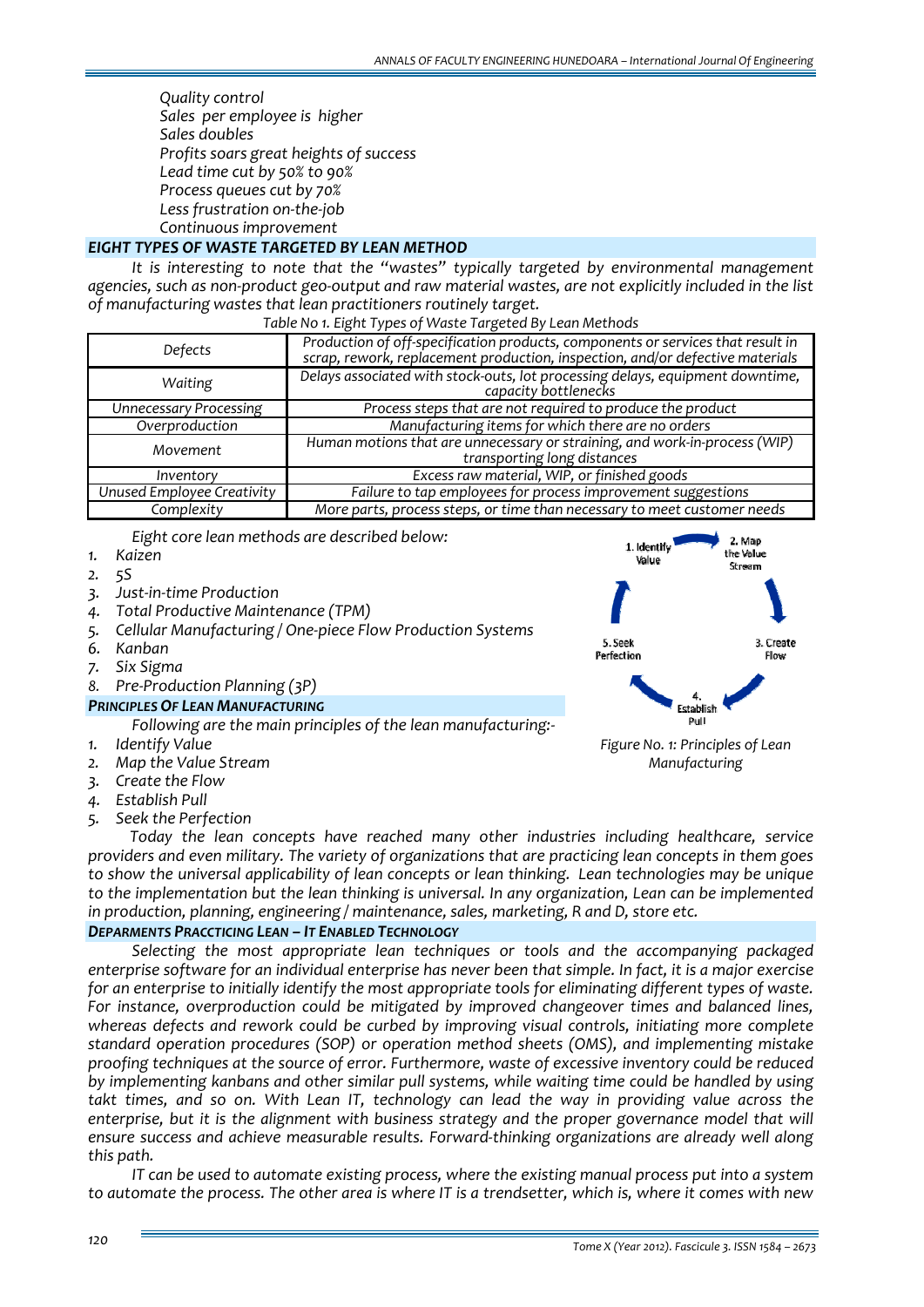*methodology and dictates the process. Many organizations have placed customer relationship* management (CRM) systems online as part of their web site. A customer can login and create a trouble *ticket online for a support or service request instead of talking to a customer support representative on the telephone. Many organizations are using self‐service frequently asked questions (FAQ) sections on* their web sites where customers can see if their problem has been faced by other customers, and what *the solution was, in those cases. Business process management systems (BPMS) enable streamline and integrate different software systems that may be involved in a business process. By providing an overall framework for the business process, BPMS systems enable smooth flow of business processes across different departments, functions and backend software systems. The service‐oriented architectures (SOA) technology enables software systems in the same or disparate organizations talk to each other and exchange information automatically, without any human intervention.*

#### *ROBOTICE IN LEAN AND ADVANTAGES OF LEAN*

*Robots could be an acceptable automation solution that adds value to Lean Manufacturing System. While small manufacturing systems can be easy to design with limited need for software based validation, larger systems involving multiple robots, tooling fixtures, humans, etc. need to be validated and optimized prior to system build to ensure that the robotic system behaves as predicted. One tool that is being used heavily in the robotic automation engineering business is robotic simulation software to validate robot reach, robot cycle times, robot motion paths and envelopes, robot positioning within the system, to name a few benefits. Most production lines are designed to be a cooperatively productive and efficient effort between humans, tooling, robots, etc. While it is difficult to ensure strict consistency in humans, robots and machinery can be programmed to be at their optimized best. An efficient automated robotic station ensures that stations ahead of the line are not tied down ensuring better lean performance. Thus, the use of robots in lean manufacturing can save time and materials by simplifying production.*

*Lean manufacturing not only reduces operational costs but also targets to boost, restore and significantly raise the competitiveness of a company. Several advantages of adopting lean manufacturing principles. The first advantage identified by experts from implementing lean manufacturing techniques and strategies is the reduction of manufacturing time. Thus, lean manufacturing helps companies retain, maintain and significantly increase their earnings, widen their margins and help them generate savings from lower costs. Space is another area where lean manufacturing advantages are clearly and effectively exhibited.* 

*It is found that in general, companies implementing and adhering to lean manufacturing practices significantly boost and increase their manufacturing productivity. The advantages in terms of waste to profit relationships It follows that elimination and reduction of wastes will gradually and efficiently help boost and raise up earnings and profits in companies.*

*The advantage of that, above all is that, when customer satisfaction is achieved, sales will surely rise. The best way to establish a good relationship with customers is to improve the products and services offered to them. Lean manufacturing would be of great help to achieve a good customer or client relations.*

*Another advantage brought about by lean manufacturing techniques among various companies and firms adopting it worldwide is streamlined, rationalized or lean structuring of the organization.. In lean manufacturing, the cultures are standardized, thus, unfavorable practices and behaviors of both the employees and the management are reduced, if not eliminated.*

#### *EFFECTIVENESS IN COST REDUCTION AND ELIMINATION OF WASTE*

*One of the goals of Lean Manufacturing is to locate waste pragmatically in each process and then eliminate it. It is possible to uncover a very large amount of waste by observing employees, equipment, materials and organization in the actual production line from the perspectives of the process itself and the actual work involved. Some types of waste are obvious, but others are hidden. Waste never improves value; it only increases cost. The thorough elimination of waste leads to greater employee self‐ respect and to major cost reductions by preventing unneeded losses.*

#### *MANUFACURING PROCESS: ISSUES AND CHALLENGES*

*It is well known fact that by application of LMS any organization can reap the benefits of the available resources. Many companies who implement Lean do not adequately take advantage of the improvements. Highly successful companies will learn how to market these new benefits and turn them into increased market share. Even in the age of modern technology & globalization some employees are not aware about a system that can be handy for there professional growth and betterment of working environment. With the application of LMS there is unseen danger of rejecting or overruling of certain existing technique & tools in an organization.* 

*The success of LMS highly depends upon various factors but the key factor is perception of employees and working of the management. Though LMS is not a very old technique to strengthen the*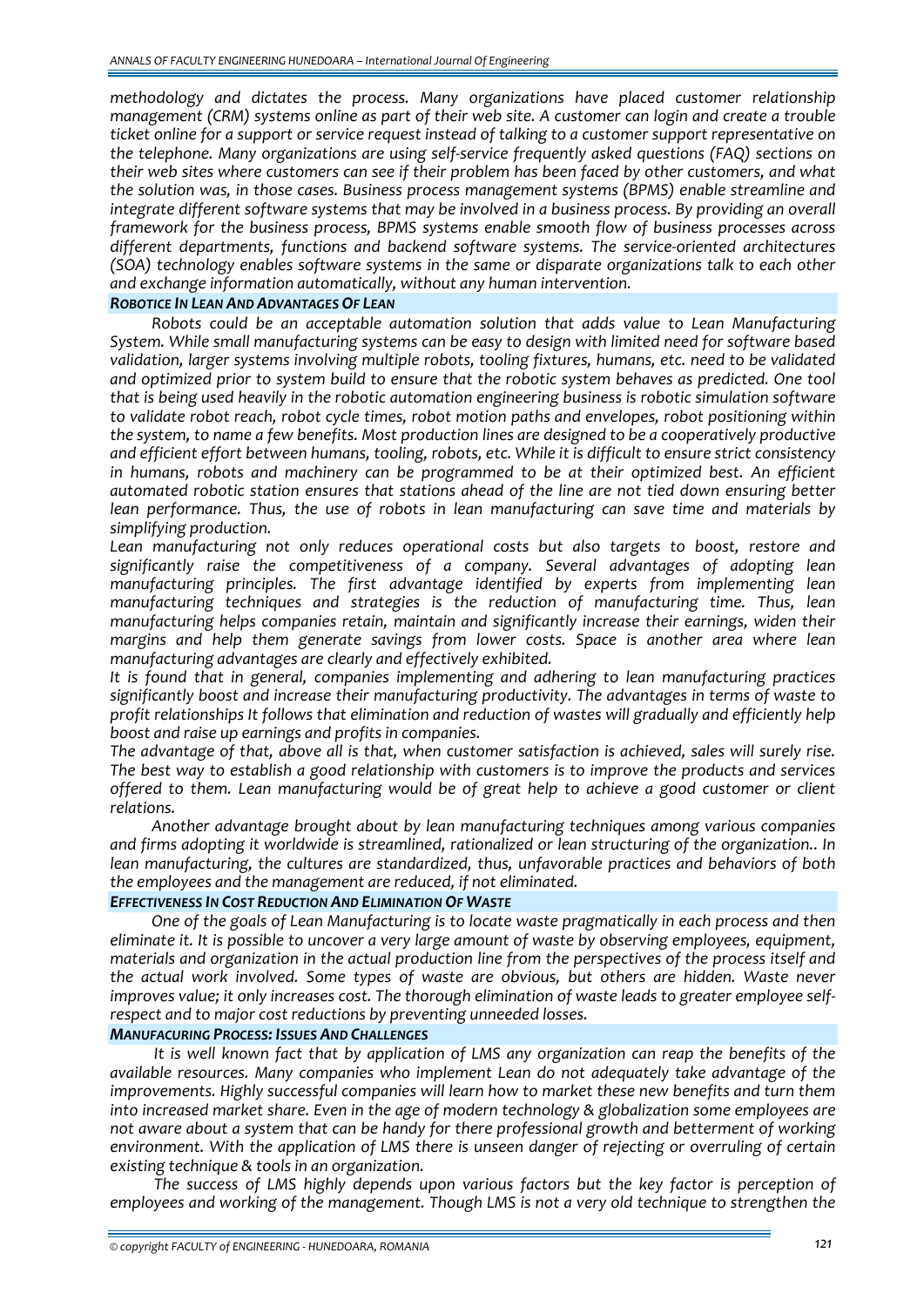*quality & production in any organization, yet it requires a deep understanding, knowledge and skills to apply it successfully in a given frame work. Training provides employees a golden opportunity to hone* their latent skills and enable them to become aware about the latest trends & technologies. Since LMS is *a new phenomenon so employees require undergoing training seriously. But some times organization* thinks that training is an extra financial burden that may reduce their share of profit & of no use for *their employees.*

*LMS is considered as a very useful technique in the modern day setting of organization. it is very beneficial in reducing the cost and waste management. The success of LMS heavily depends upon planning and implementation of plans & policies. Total quality management is the need of hour organization like to have total quality in their management system. 6 Sigma also meant to improve the quality & production without increasing the cost of production. LMS can be very beneficial in implementing TQM & 6 Sigma.*

*Employees like to see their career graph moving. They like to be in constant touch with the latest technologies. They can contribute a lot to their working organization, if they get proper training & guidance along with healthy working environment. There are organizations that take training as a very important aspect for employees' growth. The objectives of LMS can be achieved by providing regular and rigorous training to the employees. Training programmes can be planed as per the requirement of employees and the organization.*

# *RESEARCH PROBLEMS AND SUGGESTIONS*

*Currently, in India about 150 companies in the automobile industry use lean manufacturing, but it is yet to permeate other areas. The manufacturing industry in India must also look to leverage its advantages, its large domestic market, good conditions in terms of raw materials and skilled labour, and* the quality focus. Some of the hurdles that the country faces, on the other hand, include the lack of *scale, and the low investment being made in technology and infrastructure. To safeguard the interest of these manufactures in the long run in the Indian economy, the manufacturers need to be competitive simultaneously maintaining the quality standards which could be possible with implementing lean techniques in their system. Japanese are known to be Pandits of Lean manufacturing techniques. Indian automotive market is not new to Japanese manufacturers; they have been here for good number of years. There are multifarious reasons behind it. In our country at the state level, there are few companies that are implementing Lean manufacturing techniques. In Dewas, the industrial town of Madhya Pradesh, some of the automobile companies and gear industries are vigorously following the Lean manufacturing techniques to eliminate waste and downsize the cost.* 

*In this research study, an attempt is made to study Lean Manufacturing Practices in the Gajara Gears Ltd, Dewas and find out how lean manufacturing tools when used appropriately can help the company to eliminate waste, have better inventory control, better product quality, and better overall financial and operational procedures.* 

*This research study is quite successful in marking following problems that are being faced by the Gajara Gears Ltd along with their remedial measures in form of proposed methodology. Use of Lean tool Kaizen, avoided the problem of wastage of broaching oil during reloading the component in trolley after broaching. Kaizen drive Gajara Gears Ltd employees to look out for new opportunities to improve their work, workplace resulting in productivity improvement. The management has to be very cautious at the time of implementing Kaizen.*



*Problem No: 1 ‐ Why Wastage of Oil during Broaching Occurs?*

#### *Figure No. 2: Wastage of Oil During Broaching*

*Suggestions: An oil trolley is placed near the machine on which operators are instructed to keep* the job after broaching after soaking of broaching oil they are reloaded. The Gajara Gears Ltd is using 5S *for pleasant work environment and unleashing the potentials of human resources. It enables the company to simplify work environment and reduce waste and non‐value activity while improving quality, efficiency, and safety. The 5S focuses on effective workplace organization such as arranging the record of account section, change gear arrange in a separate rack and tool arrangement in separate hangers, the result of which is reduction in search time, travel time and visual control.*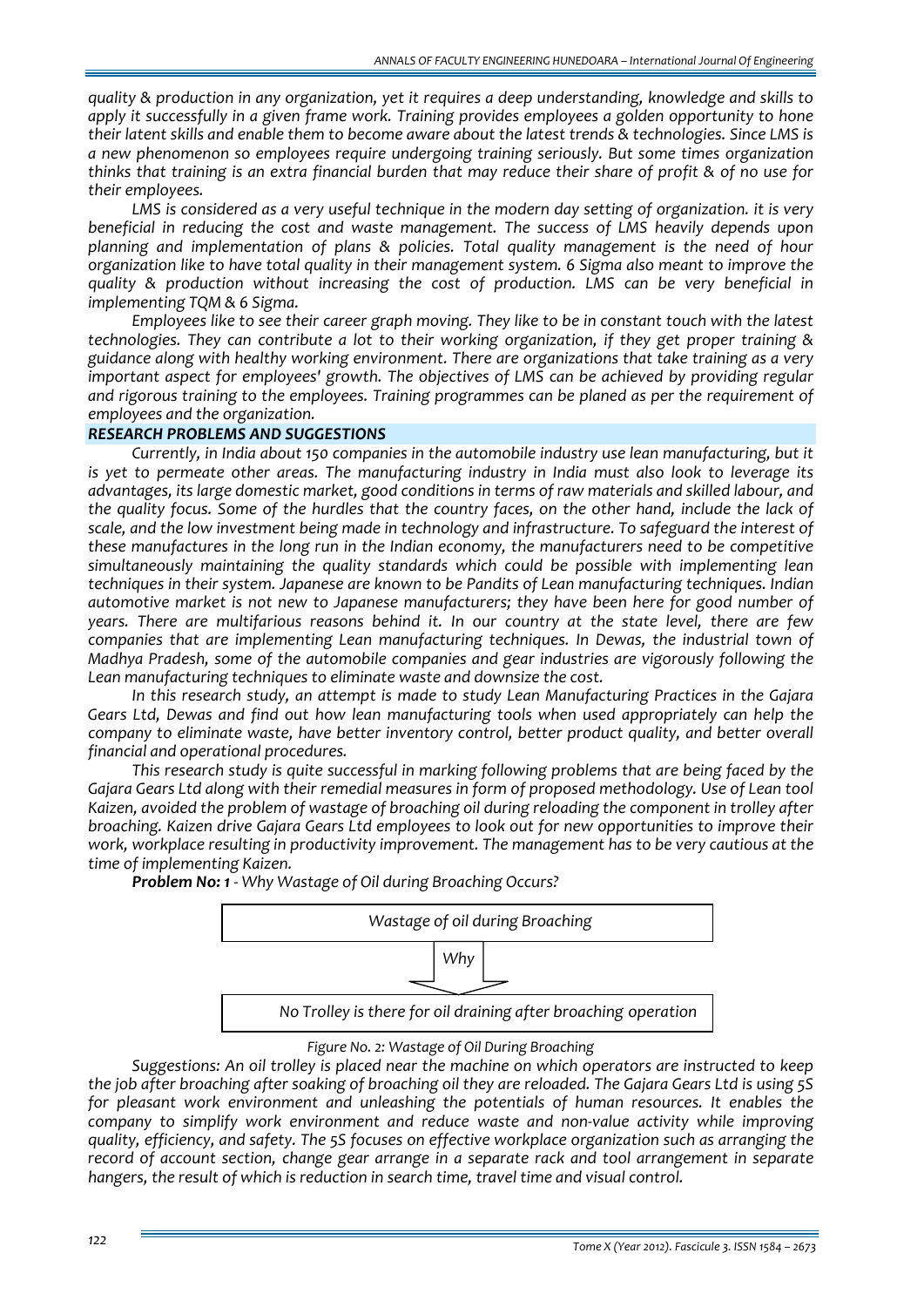



*Present Methodology Proposed Methodology*

*Figure No. 3: Account Section Arranging the Record*

#### *Suggestions*

 *Categorizations and labeling of records should be done on regular bases. All records should be kept at one place.*

*Visual control should be added.*

*Benefits for the Company*

 *Reduced Retrievals Time. Reduced Travel Time.*

*Problem No: 3 ‐ Change gear required search time is high.* 

*Present Methodology Proposed Methodology*





*Figure No. 4: Change Gear Arranging the Separate Rack*

*Suggestions*

 *Change Gears should be kept under Machine Tray, Which can be replaced in separate Rack. Categorization of Gears should be done.*

*Benefits for the company Reduced Search Time.* 

*Better Visual Control.*

*Problem No: 4 ‐ Tools difficult to identity and search time high.*





*Figure No. 4: Change Gear Arranging the Separate Rack*

*Suggestions* 

 *Categorizations and labeling of tool can be done. All tools should be kept at one place. Visual control may be added. Benefits for the company Reduced Retrievals Time. Reduced Travel Time. Tools can be easy to identity* 

*Thus, the results of the study were a success with the implementation of using lean principles. Production personnel were instrumental to the success of each Kaizen event. By applying their knowledge to the processes allowed the teams to provide the best solutions to the issues within the process. The Gajara Gears Ltd should aware and understand the lean concept and purpose, because the main barriers of the company are the lack of real understanding of lean manufacturing concept and* employees' attitude. This finding has implication for the firms as it provide a mean to help them to